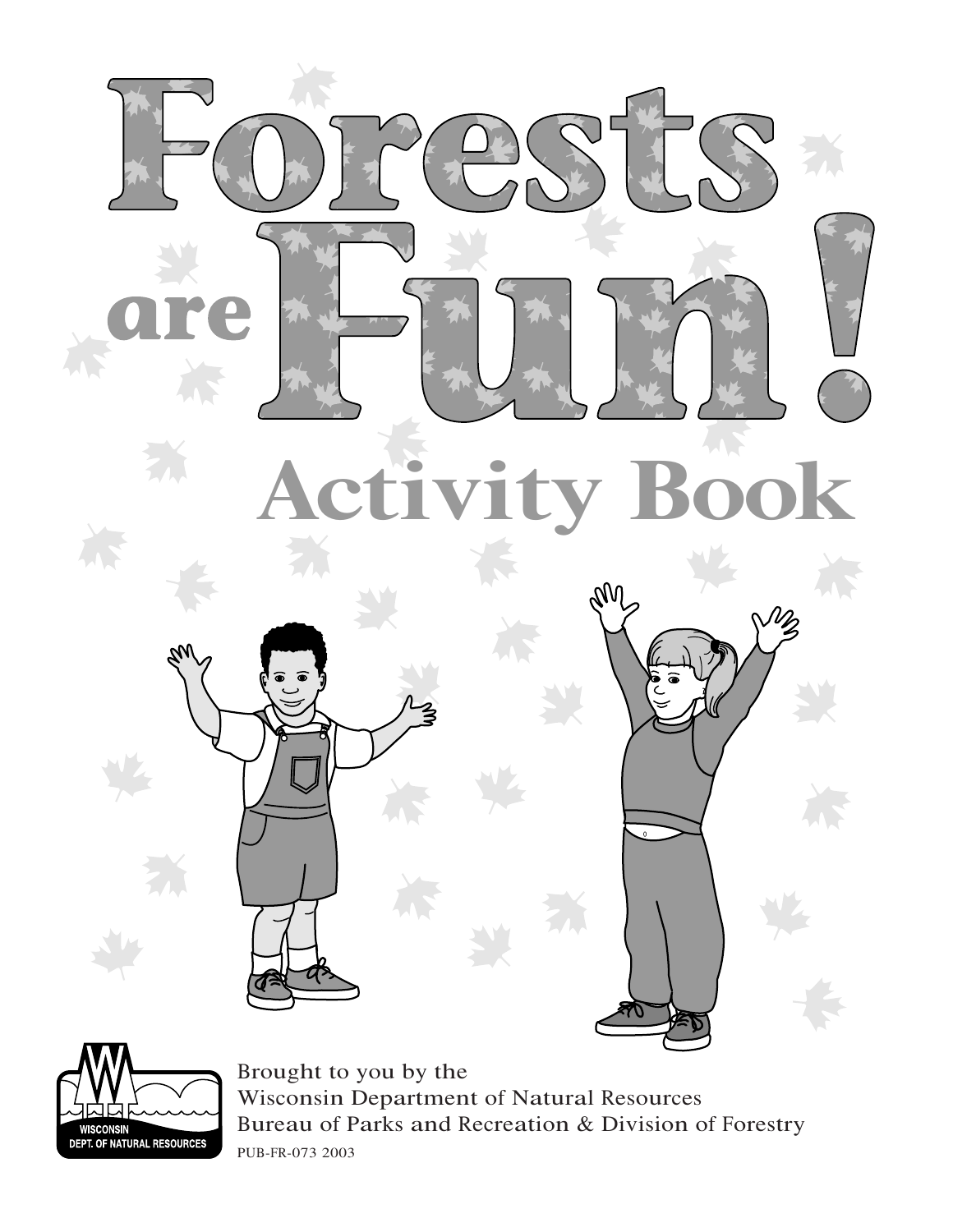Look at each picture below.

If you see a tree, draw a circle around it.

Draw an "x" through anything that is not a tree.

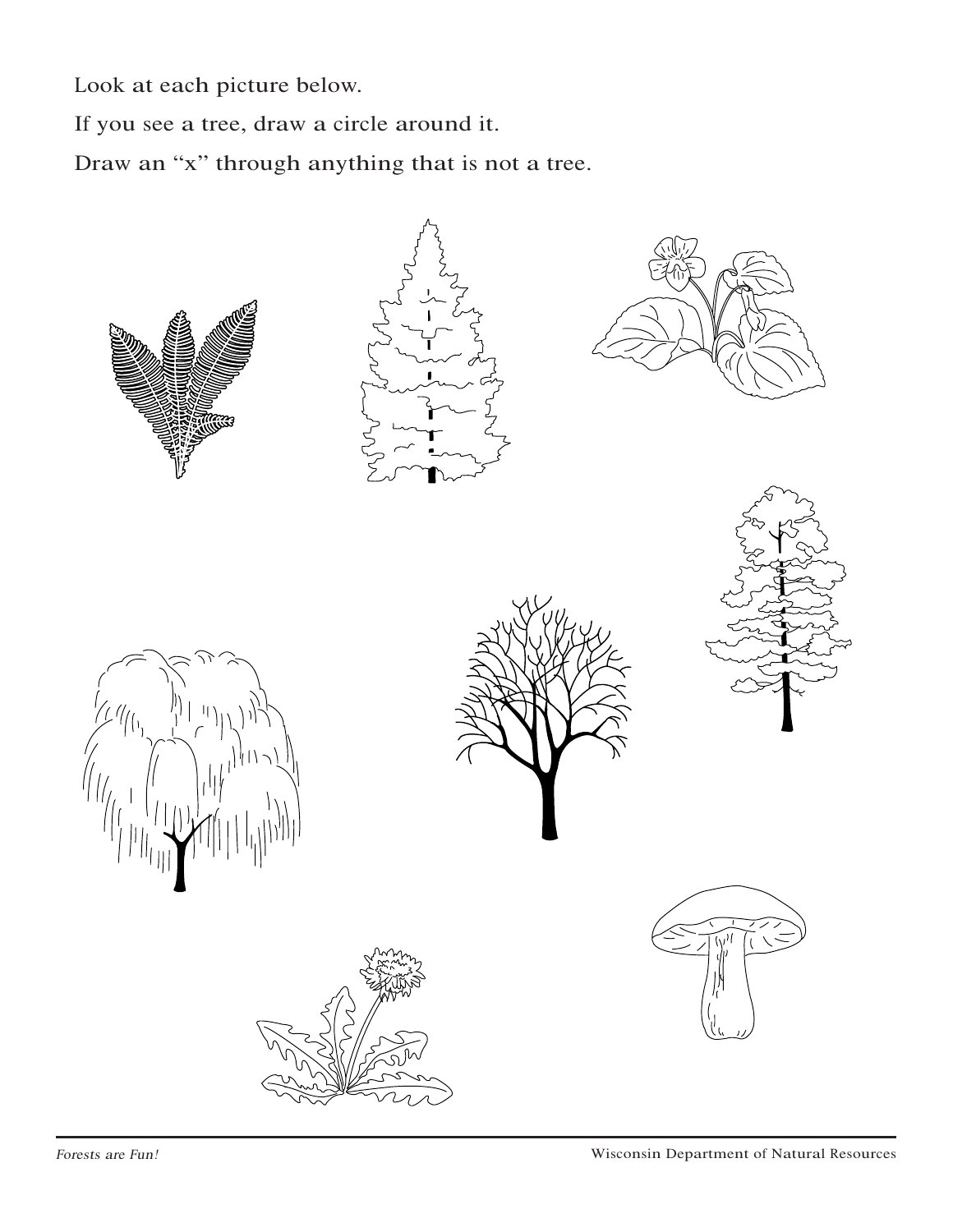

Water enters trees through tiny hairs on tree roots.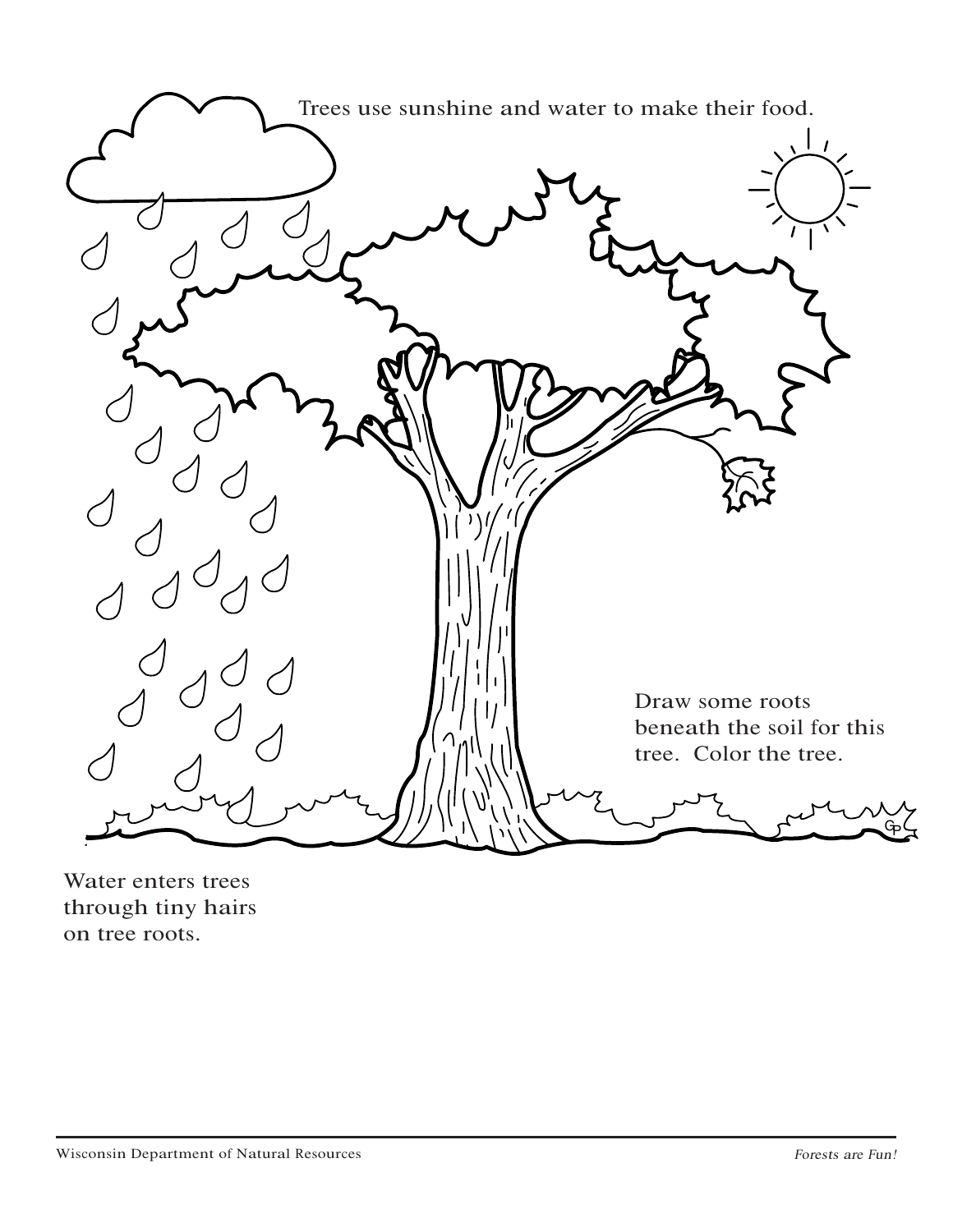Draw a line from dot to dot.

You just drew a leaf from Wisconsin's state tree!



Can you find a sugar maple leaf near your campsite?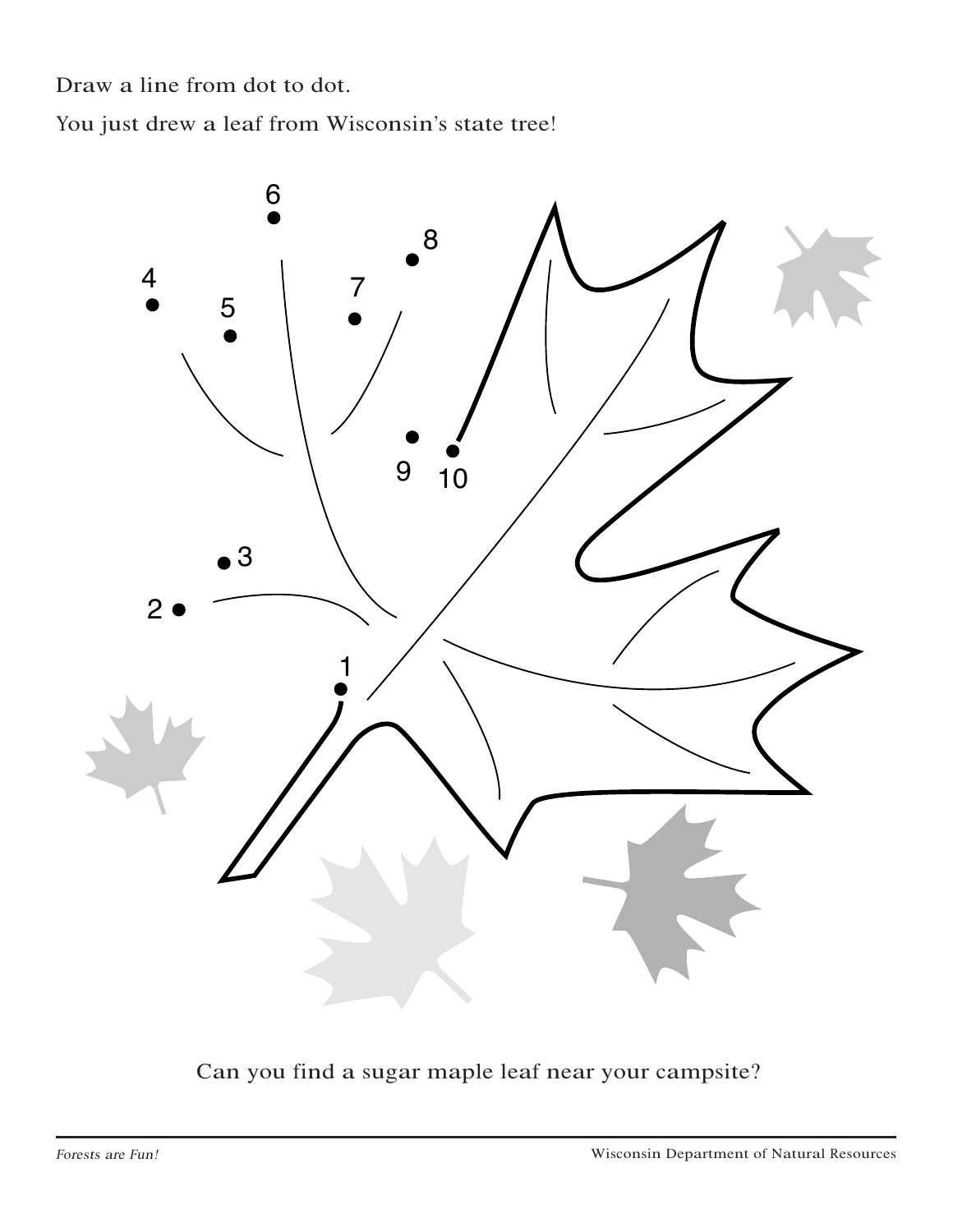Some trees, like maples, change with every season. Can you match the description with the right picture?

winter spring

Sap starts to run through the tree. People make maple syrup out of the sap. Buds and flowers appear on the tree. What season is it?

Big, green leaves fill the maple tree. They give us shade. What season is it?

The leaves on a sugar maple turn bright yellow. Soon they will die and fall to the ground. What season is it?

The leaves are gone from the tree. The branches are bare. What season is it?





summer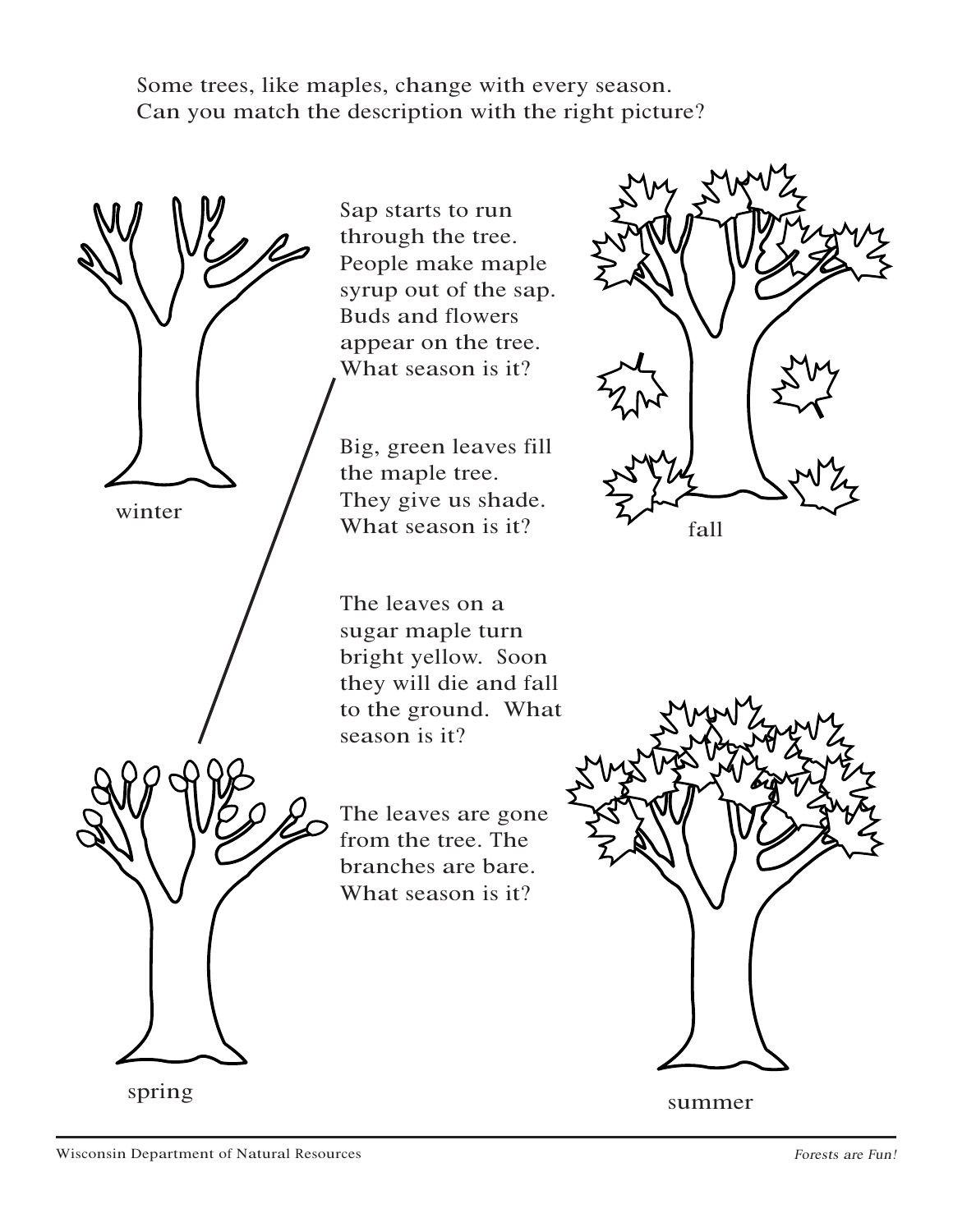

Forests are homes to many animals. Circle the animals that live in forests. Color your favorite animals.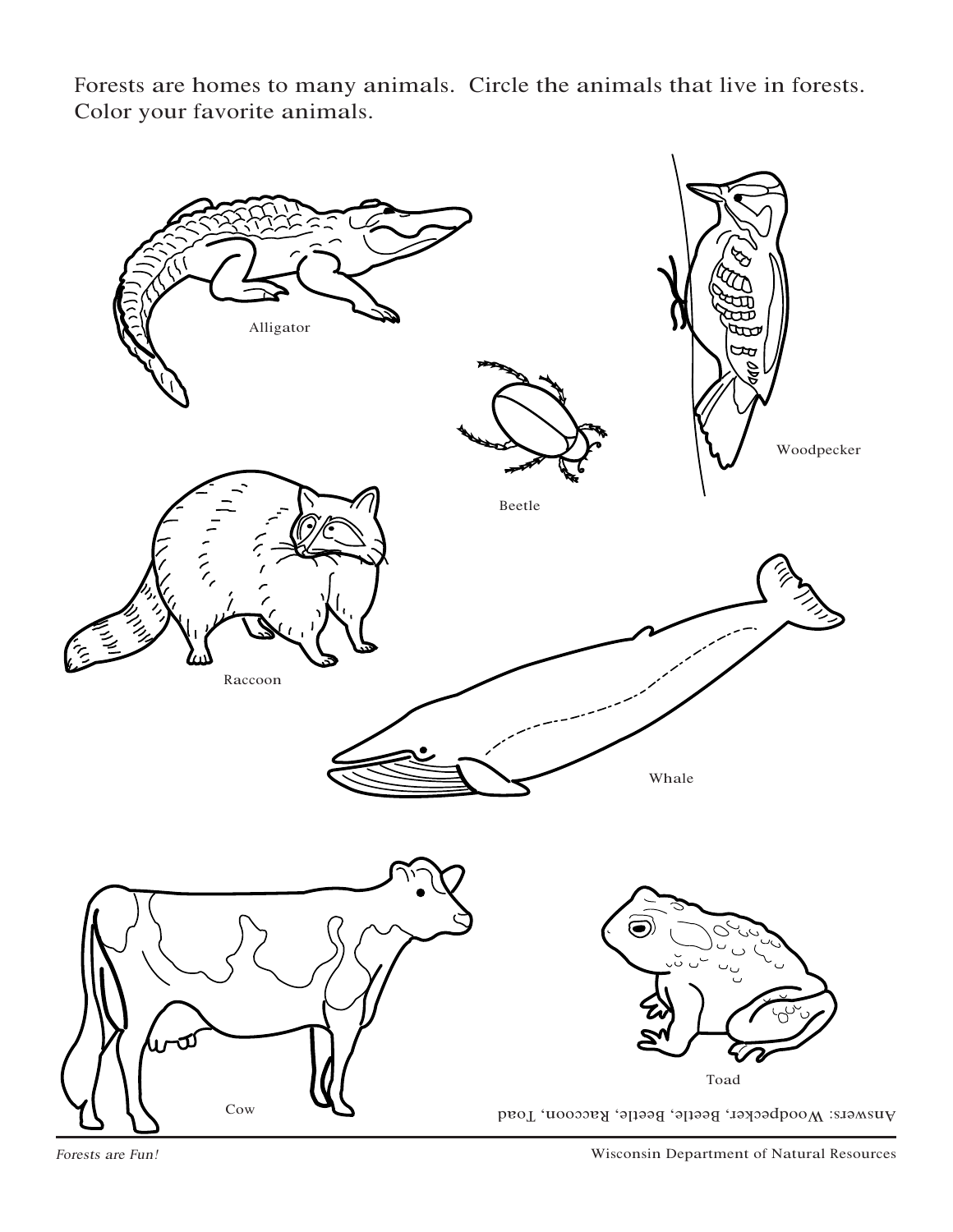Trees provide food and homes for many insects.

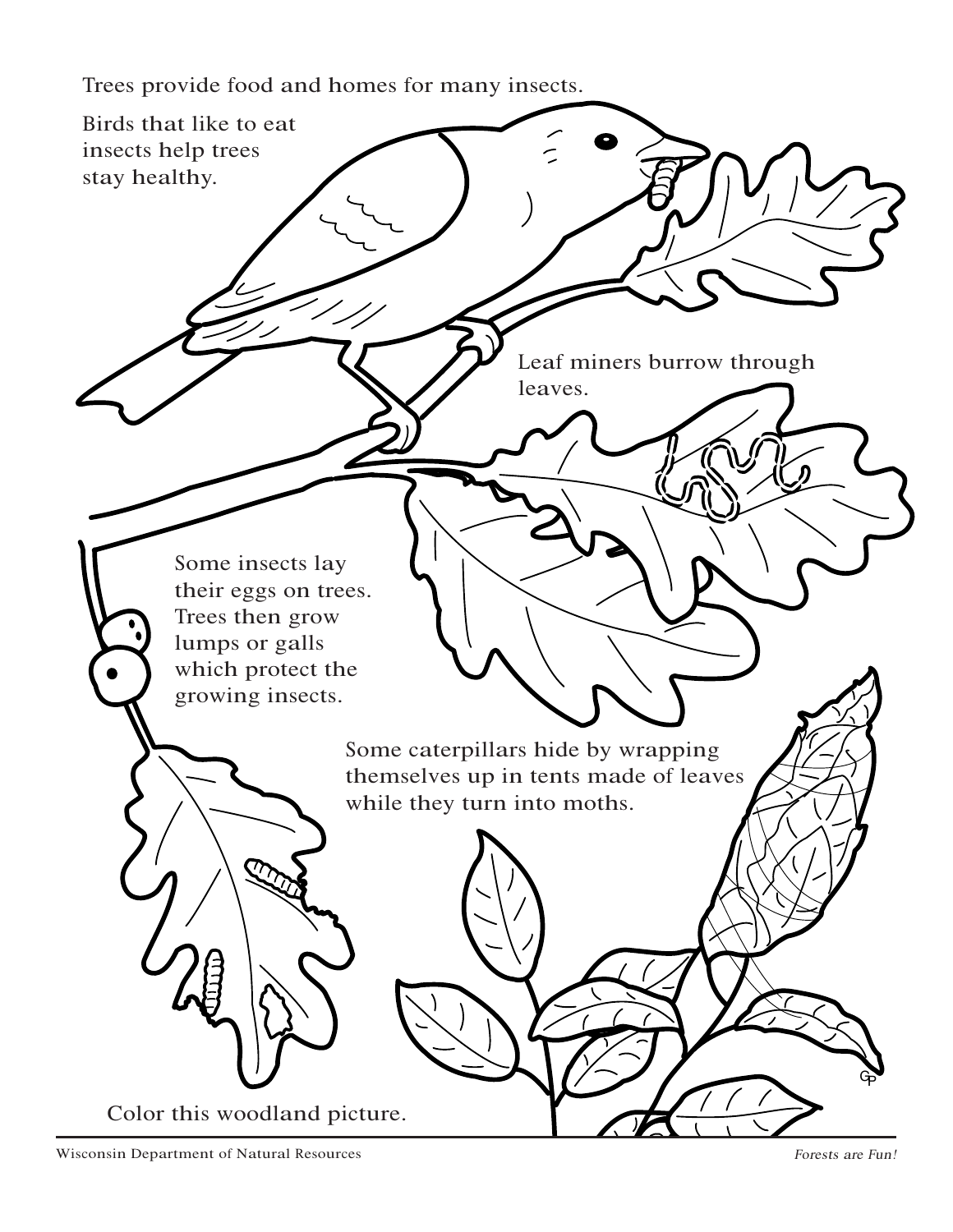Oak trees make seeds called acorns. A buried acorn may sprout and grow into an oak seedling. A young oak grows very slowly. Some day it will grow to be a giant oak tree.

Number 1 is under the picture that should be first.

Put number 2 under the picture that should come next.

Put number 3 under the picture that should be after number 2.

Put number 4 under the picture that should be last.











Can you find an acorn near your campsite?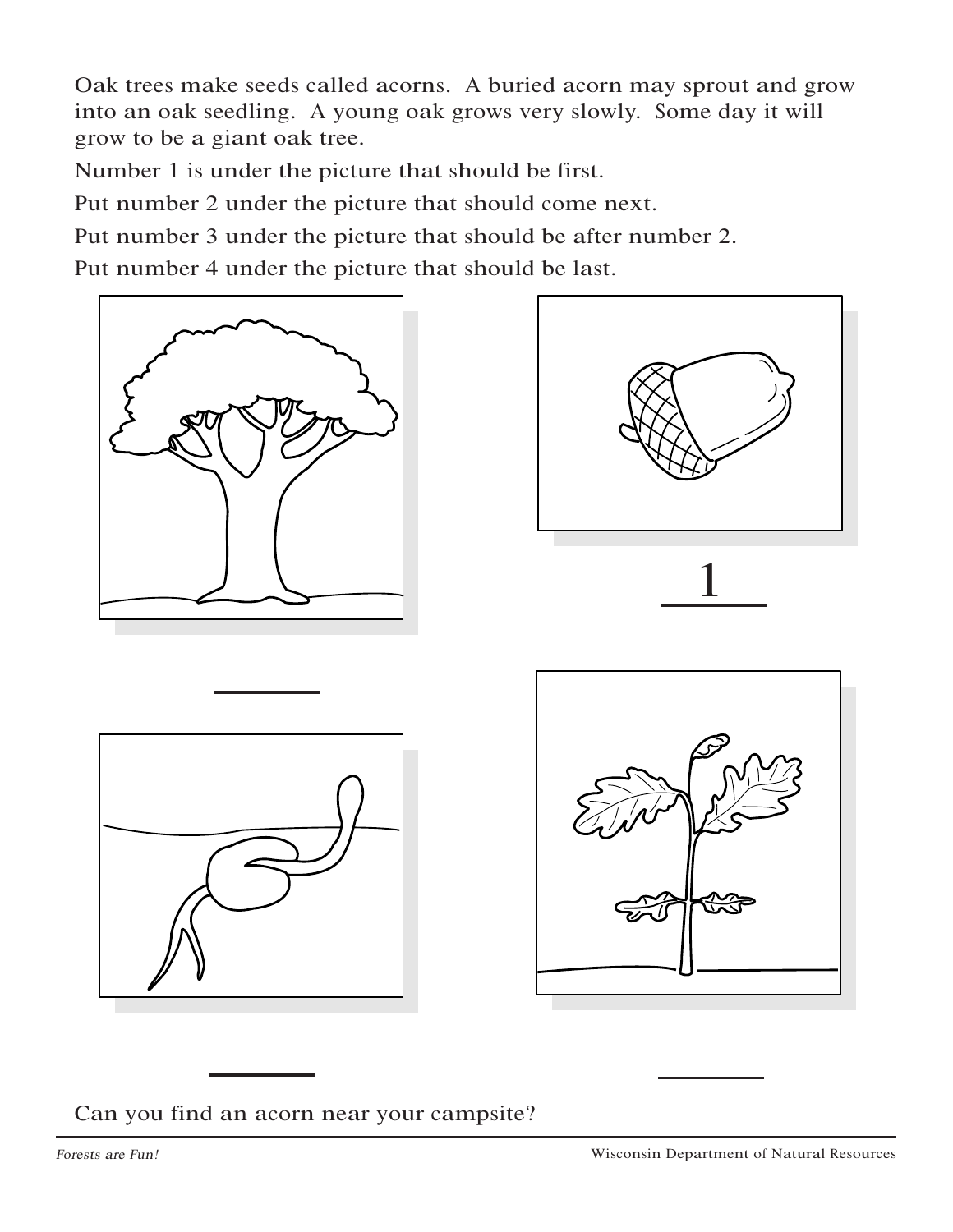<sup>A</sup>fter trees have been cut down, people can make many useful things out of them. Can you find some hidden in this picture?



ockey stick, ruler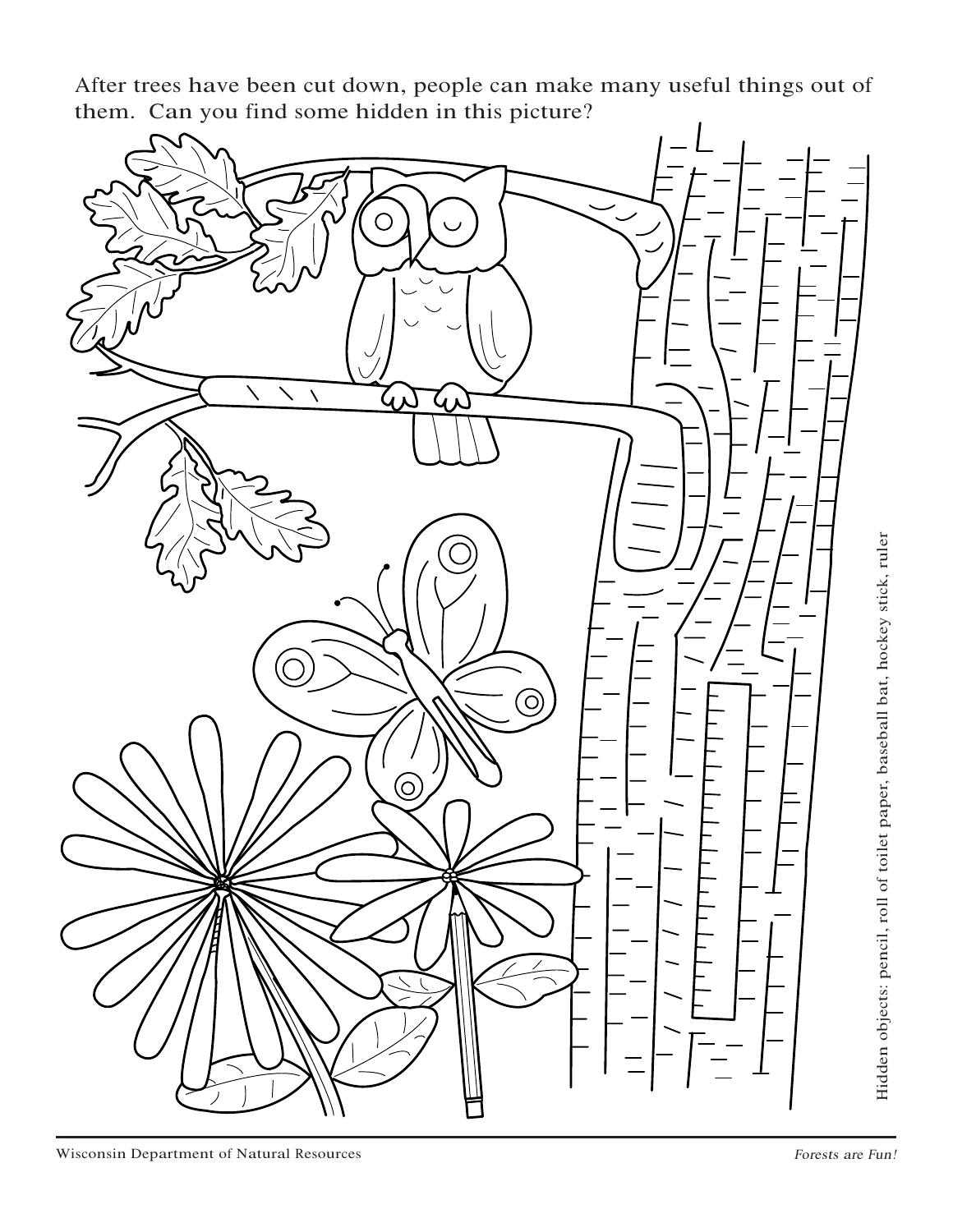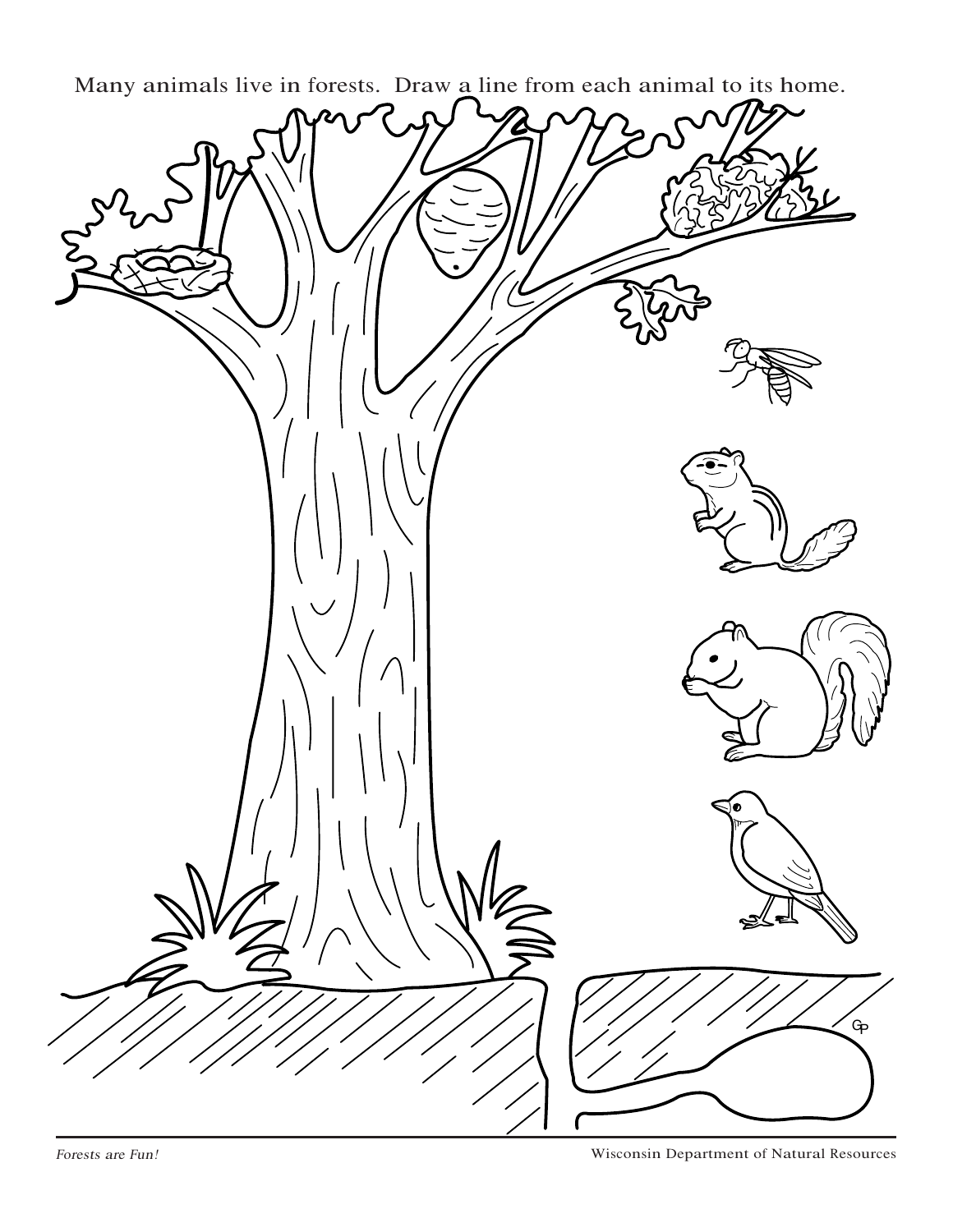Trees are living things. We must treat them kindly so they can stay healthy. What is wrong with this picture? Circle the four mistakes.

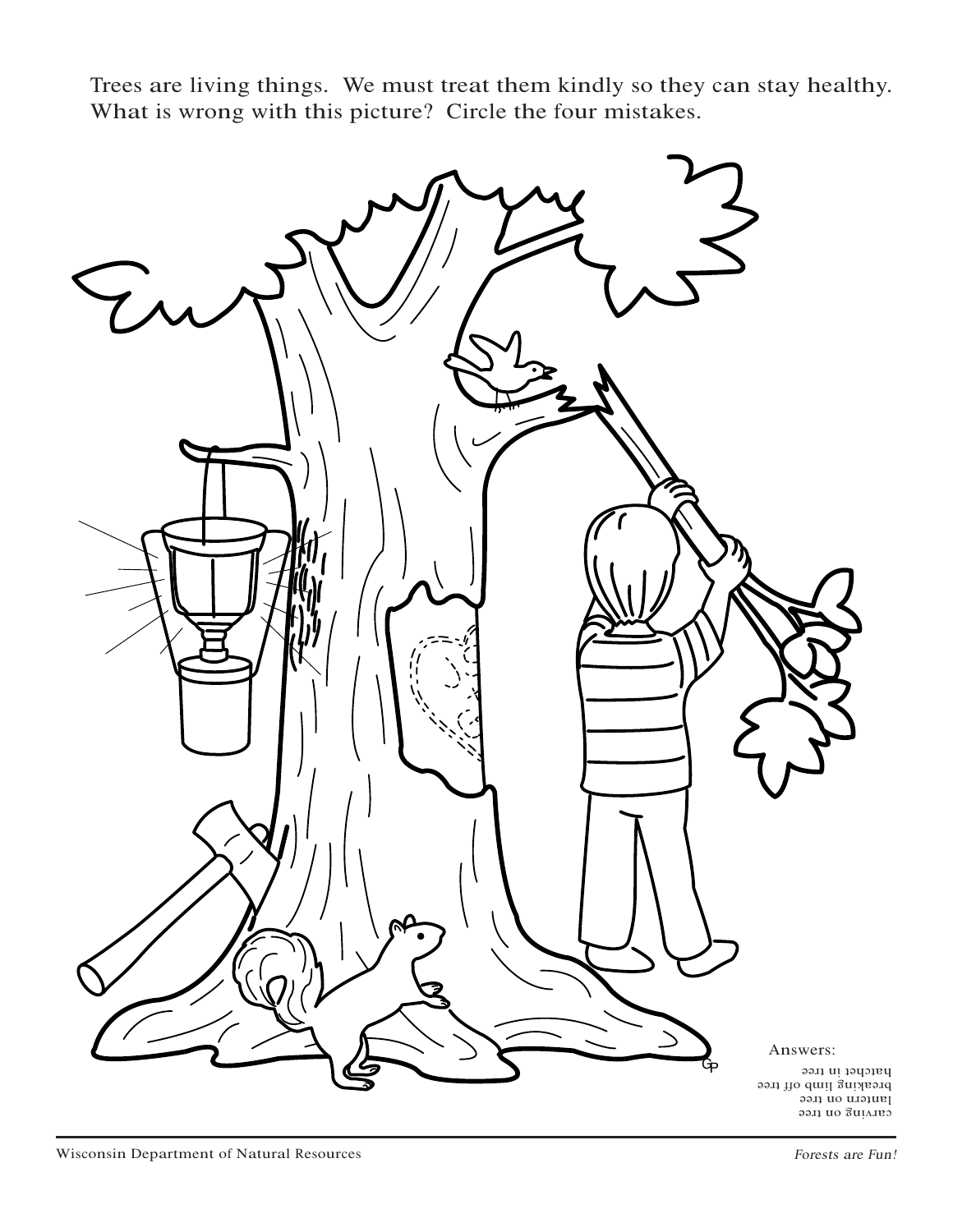Many creatures live in trees. Find a tree to explore and sit beneath it. Check off any animals or homes that you see.

- \_\_\_ CHIPMUNKS live in tunnels in the ground near trees.
- \_\_\_ MICE live in holes near the bottom of trees.
- \_\_\_ INSECTS live in small holes in the bark.
- BIRDS and RACCOONS live in holes in the trunks of trees.
- \_\_\_ BIRDS live in nests in the branches.
- SQUIRRELS live high up in the tree in nests made of leaves.

Color the tree. Draw other animals or homes that you find.

 $0<sub>0</sub>$ 

Ċ  $\circ$  $\bigcap$ 

 $\circ$  $\circ$ 

 $\Omega$  $\circ$  $\circ$ 

 $\circ$  $\circ$ 

 $\circ \circ$  $\circ$ 

GP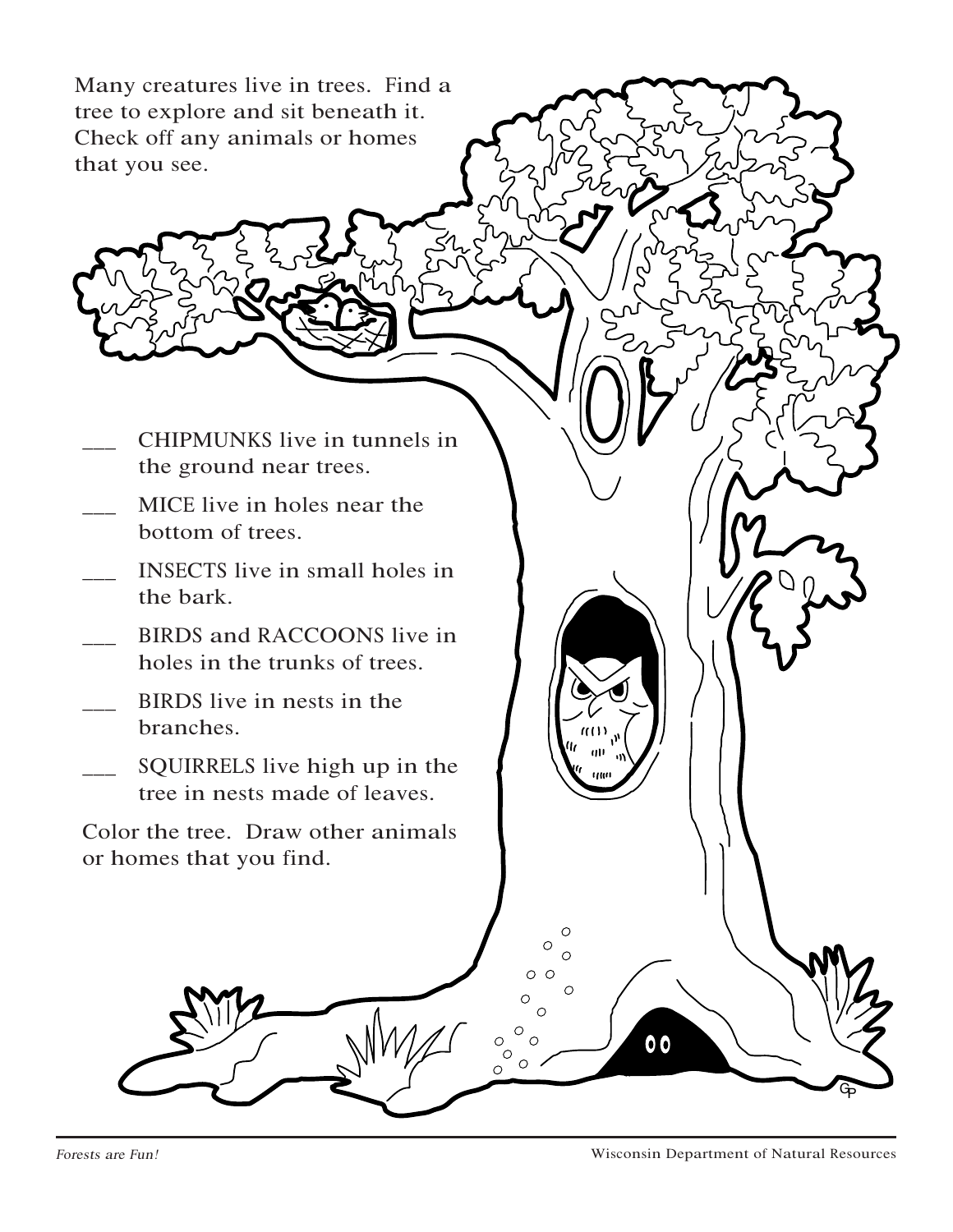We use trees every day. We cut some trees to get wood for houses, furniture, telephone poles and baseball bats! Trees give us food. Trees give us paper. In this picture, circle the things we get from trees.



Can you think of how trees help you in your own home?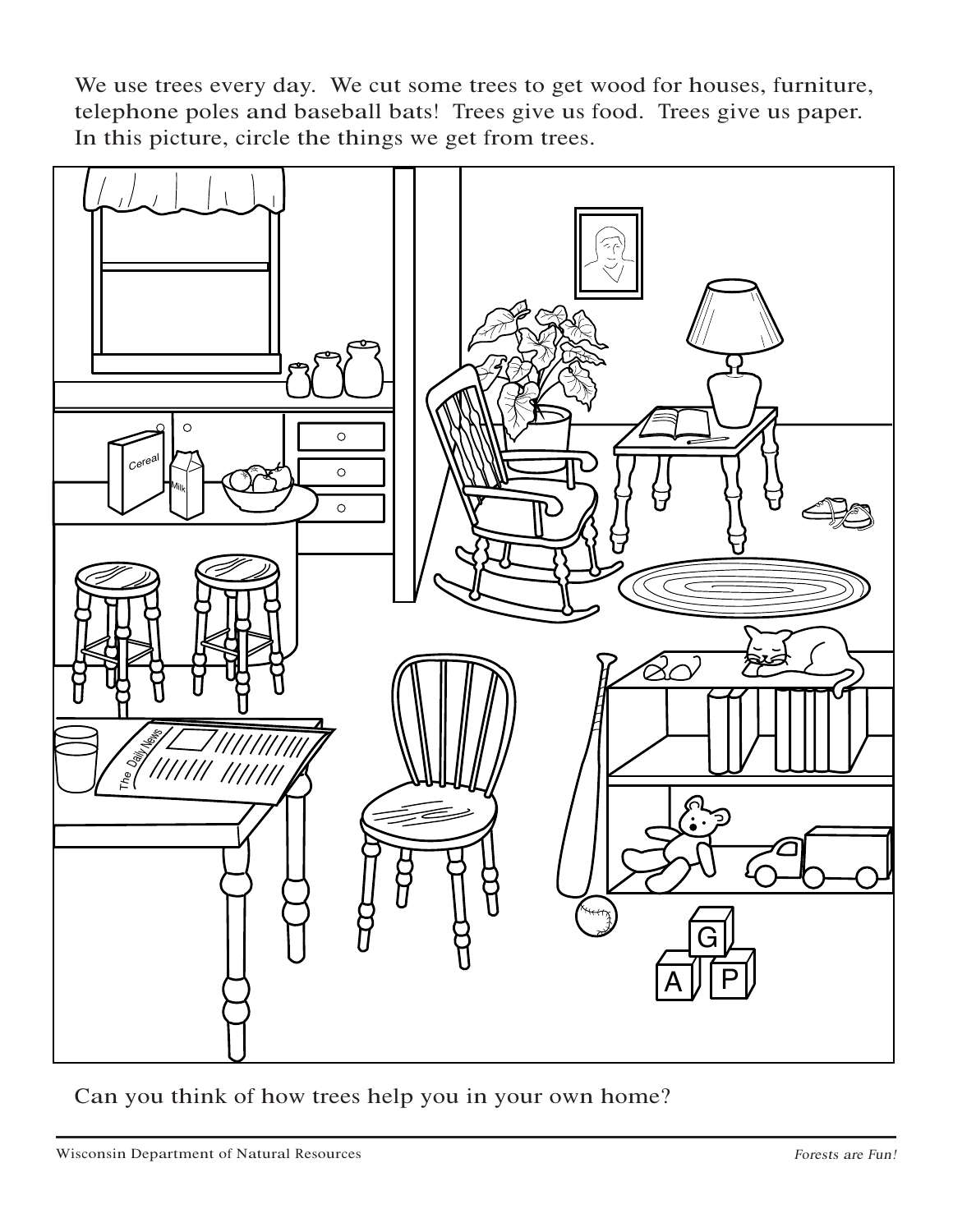You can make pictures from leaves. Rough leaves work best. Put a leaf with its smooth side down under this page. Rub over the paper with the side of your crayon.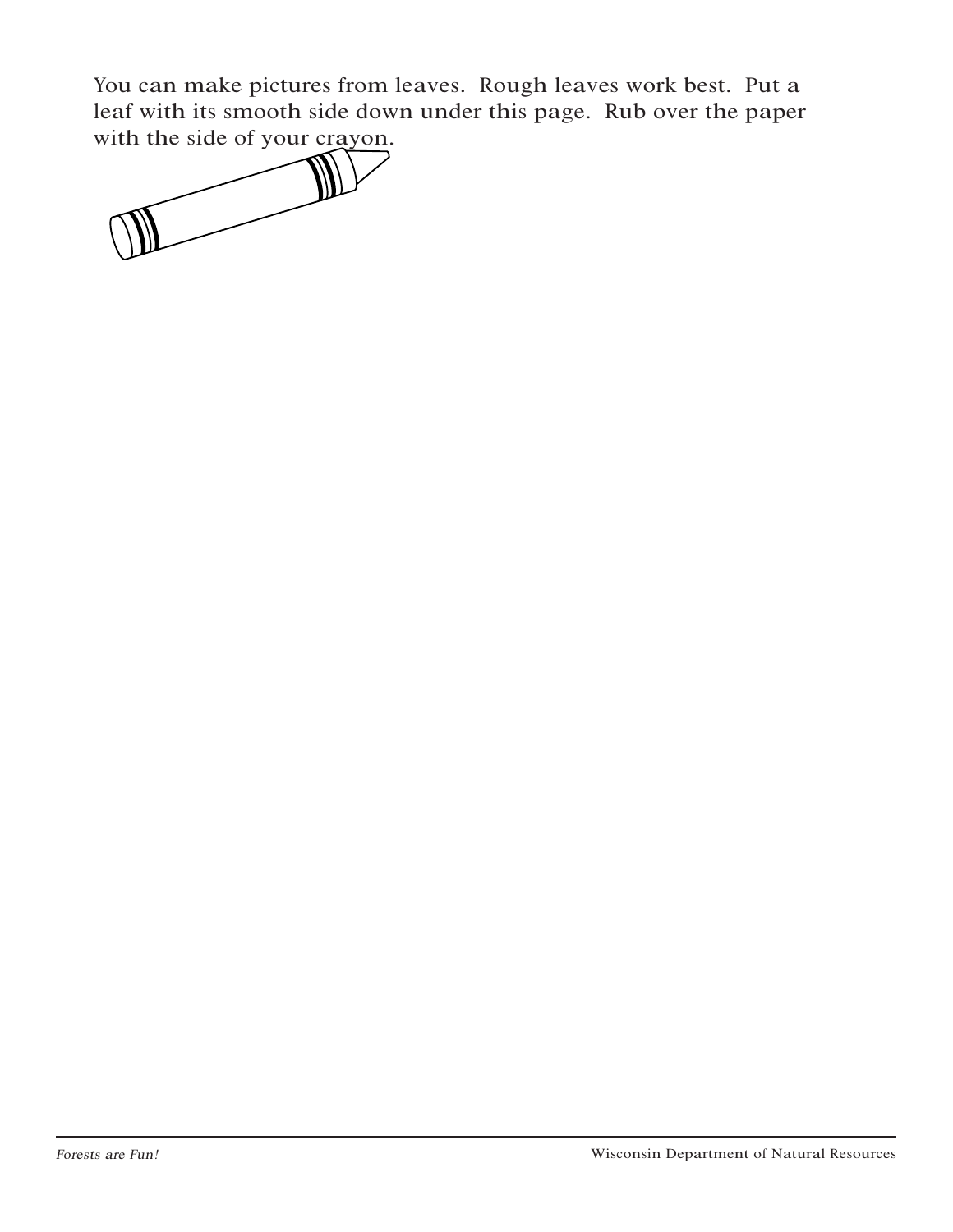GP

Color this picture showing children enjoying themselves in the woods. Which forest activity did you enjoy today?

Wisconsin Department of Natural Resources **Forests** are Fun!